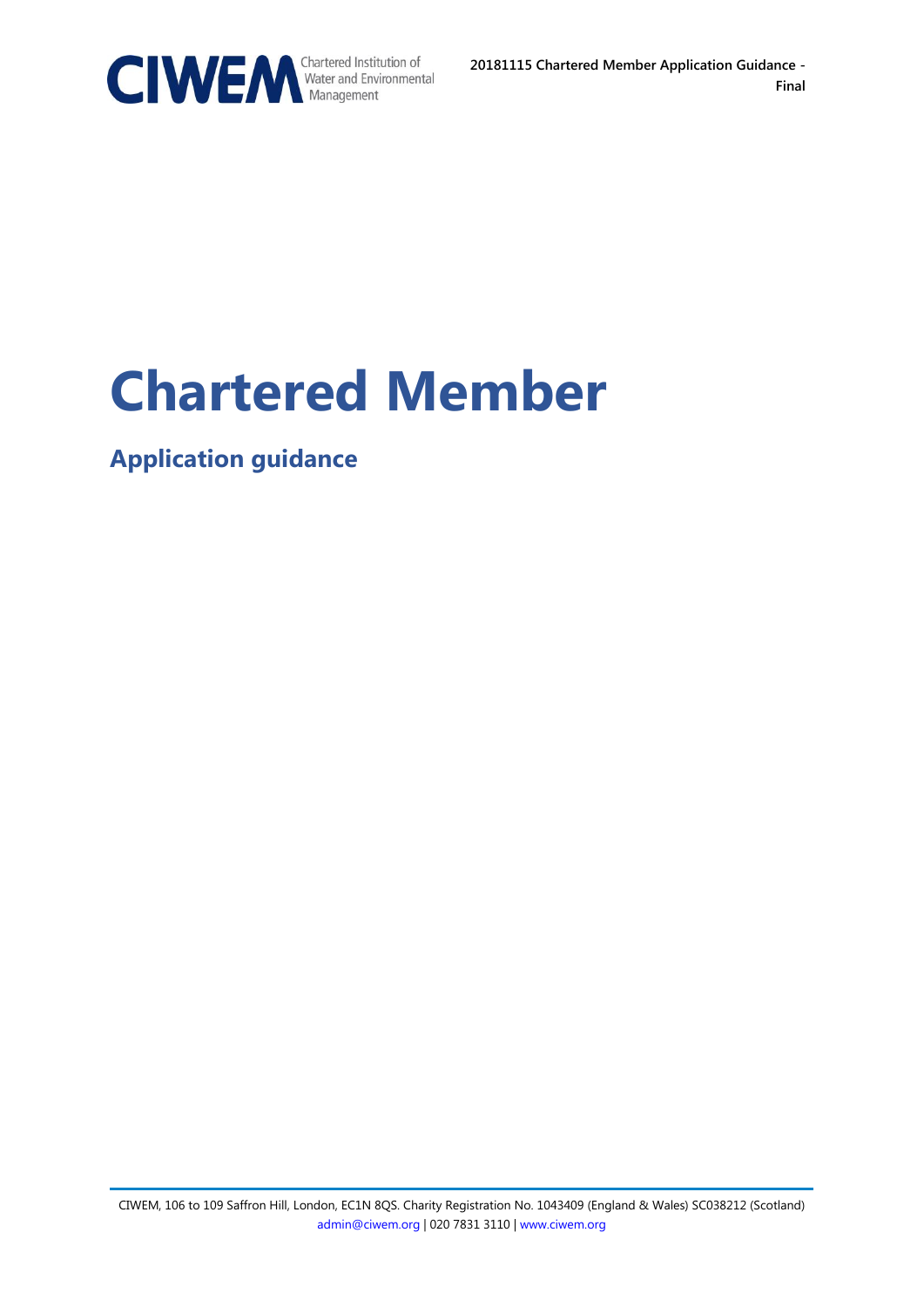#### **Becoming Chartered with CIWEM**

Becoming chartered with us demonstrates that you are a leader in the water and environment profession. Showcase your experience and skills to the sector with this gold standard qualification, which will set you above your peers.

This document provides support and guidance for your Chartered application.

Once you feel ready, you can create an account with us and begin your application [here.](https://members.ciwem.org/CIWEM_MBR/Contact_Management/Sign_In.aspx?WebsiteKey=7c95955a-2322-4494-9fc7-0858ee2f789d&LoginRedirect=true&returnurl=%2f) 

#### **Documentation you will need**

Applicants need to submit the following documentation using the online application process:

- 1. CV
- 2. Career Overview Report
- 3. Mandatory Competence Attainment Report
- 4. Training and CPD record
- 5. Copies of qualifications
- 6. Copies of Professional memberships
- 7. Two signed sponsor letters

# **1. CV**

Please upload the most up-to-date version of your CV.

#### **2. Career Overview Report (no more than 1000 words)**

Your career overview report is the perfect opportunity to tell us about what skills, qualities and knowledge you have gained. This report should cover the following 6 key areas: duration of employment, job title, employer, roles and responsibilities, your involvement in making key decisions and recommendations and, key learning topics\*.

We are looking for a career report that is well-structured, interesting to read and provides a succinct, yet in-depth overview of your work experience up to your most current job.

Your report should give an overview of the work for which you have had responsibility, your job roles and progression through your career, including any career breaks. This is your chance to identify any experiential learning which may be relevant to each registration being sought (i.e. C.WEM/CEng/IEng/EngTech/CSci/CEnv).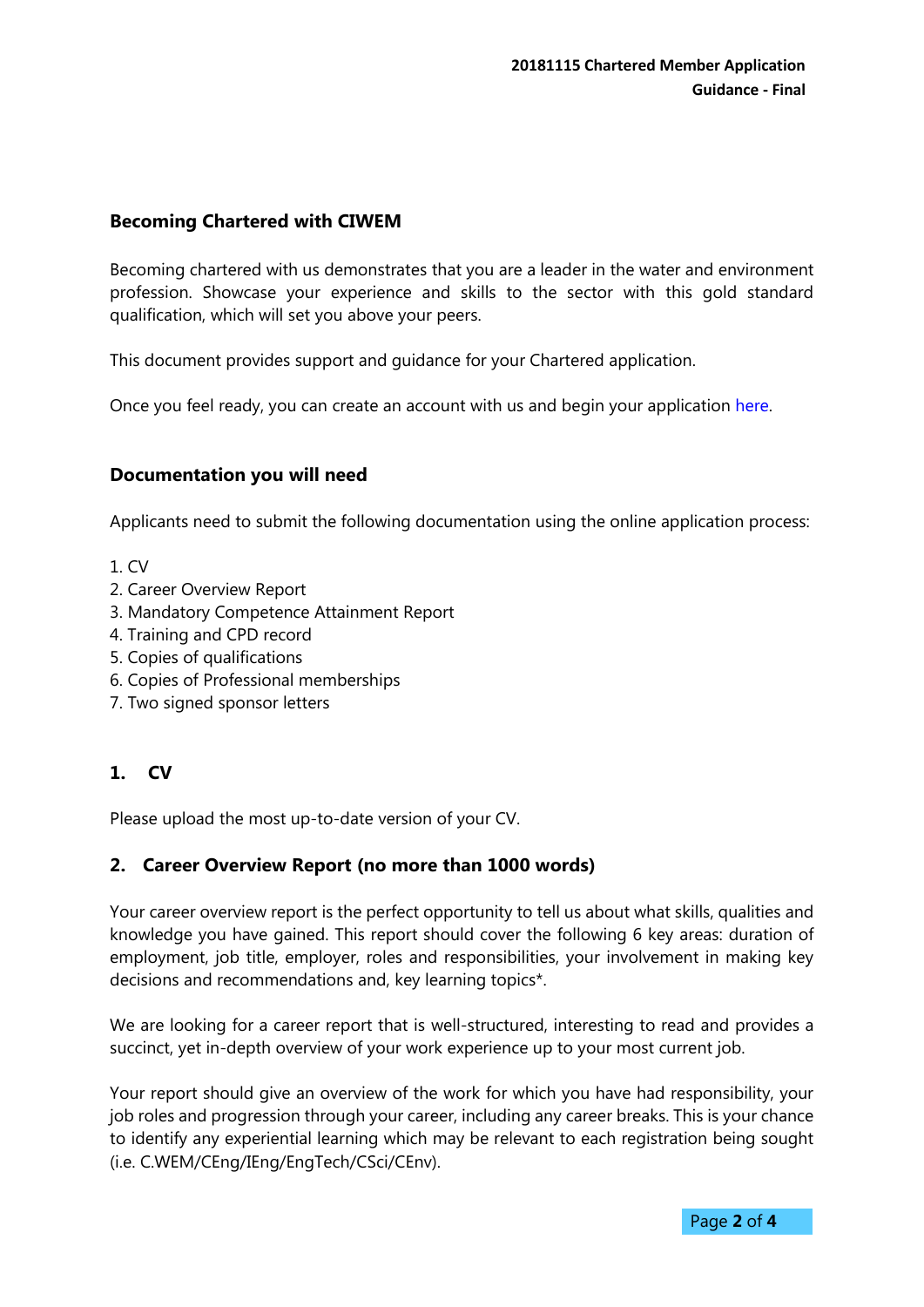*\* A key learning topic is one gained in the workplace as part of your working career and should be highlighted in the text of your report.* 

#### **3. Mandatory Competence Attainment Report (no more than 4000 words)**

You need to provide a response to each of the 14 Mandatory Competences in the pro-forma report available in your online application. The maximum number of words for the report is 4000; the distribution between individual competencies will be at your discretion. You may find you have more to write for some of the competencies than others.

Please note that appendices, references and footnotes will not be accepted.

This is your opportunity to tell us about the skills and knowledge you have gained, using examples from your practical experience to demonstrate the appropriate level of achievement for each competence. Please include any images and diagrams which you feel would support your responses

Your responses need to be written in the **first person** and identify your roles and responsibilities, what you have done and what you have learned. If you have worked as part of a team, please describe what you personally did, and explain the contributions you have made to the overall project or piece of work.

You will normally need to provide two examples that demonstrate the appropriate level of attainment that you have achieved for each Mandatory Competence. The Competence report is your chance to demonstrate that you are working at a level appropriate to the registration/s for which you are applying. We want to hear about what you have achieved, examples of where you have taken initiative and what the outcomes were. You can also include examples where the outcomes were negative, and explain what you learnt from these experiences.

Assessors will make their decision by assessing both your written submission and your performance at interview.

Please download our Mandatory Competence Guidance Document off our website for further information on what to write for each competence.

#### **For those who have participated in a professional development scheme**

If you have participated in a CIWEM approved Professional Development scheme, please provide:

- The name of the organisations' scheme(s) undertaken
- A supporting comment from your mentor
- A copy of any experience review completed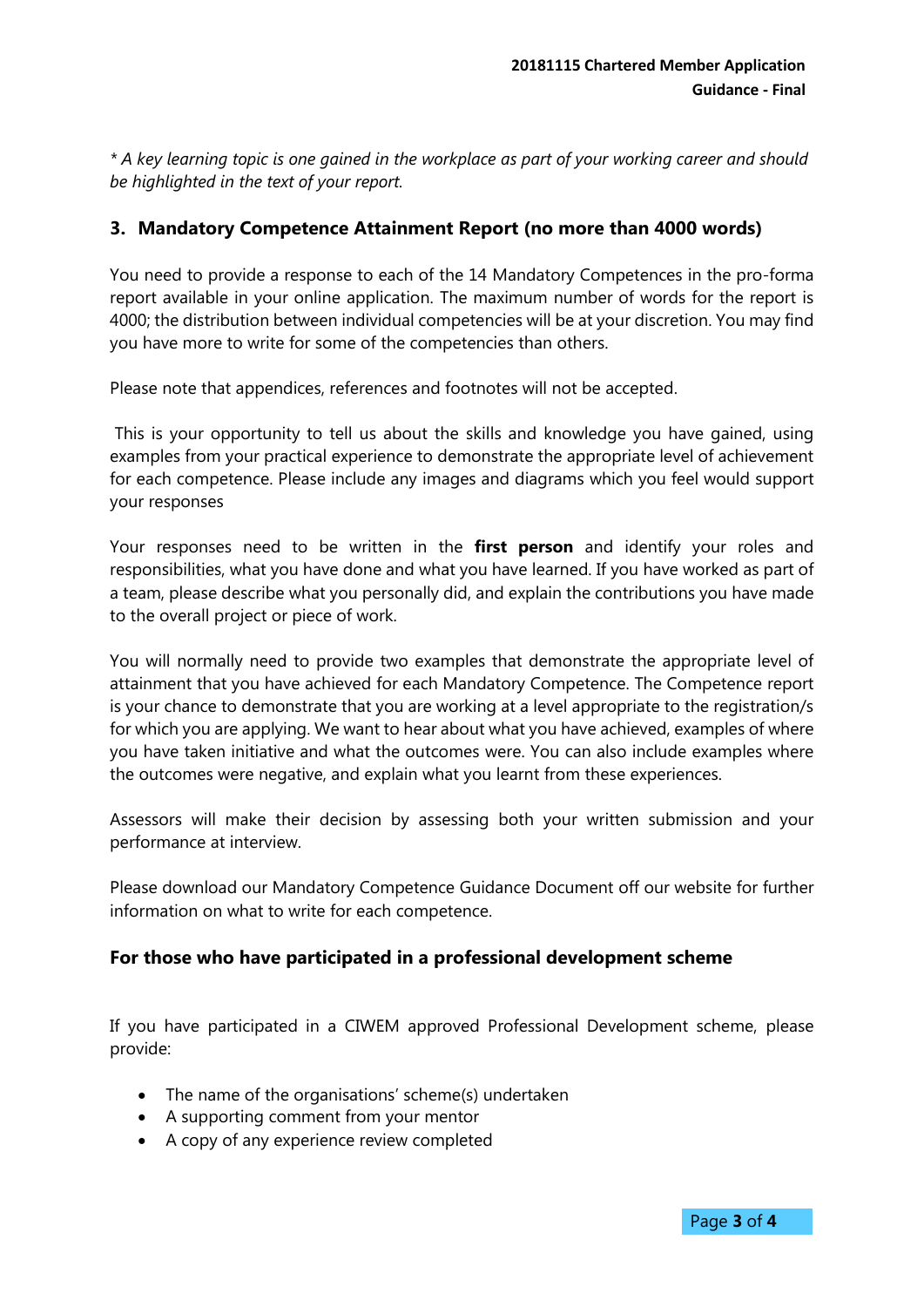# **4. Training and CPD Record**

Please provide us with a list of all the training and Continuing Professional Development (CPD) that you have undertaken in the past three years. This should include a brief descriptor of the course, how long it lasted, when the course was completed and with which organisation. You should complete this in the CPD section of the online application.

## **5. Copies of Qualifications**

Please provide us with copies of your qualifications, including any certificates and transcripts. These will need to be signed as authentic copy of the original by at least one of your CIWEM sponsors. You can find some further information about the sponsorship you need for your application in section 7.

## **6. Copies of existing professional memberships**

If you already hold membership of any professional body, please provide us with copies of certificates and/or supporting documentation, signed as authentic by at least one of your sponsors. These can be submitted in the "CV and any other documentation" part of the online application.

## **7. Sponsorship Letters**

Along with your application you will need to submit two signed sponsorship letters, which must be written by Chartered Professionals, **one of which must be chartered with CIWEM.**

The sponsorship letters should be a short letter written by someone who has a professional relationship with you, this could be your university teacher, line manager or a colleague. Please get in touch with us if you are struggling to find sponsors.

The purpose of the sponsorship letters is to confirm that your application has been reviewed, and that the sponsors agree with what you have written and that they support your application. The letters must be signed by your sponsors and should include the sponsor's contact information.

We request that at least one of the sponsors has the same professional registrations that you are applying for.

Thank you for choosing CIWEM! We are here to provide you with all the support you need. If you have any queries about your application, please do not hesitate to get in touch with us either through emailing [membership@ciwem.org](mailto:membership@ciwem.org) or calling 020 7831 3110.

Most importantly, best of luck with your application!